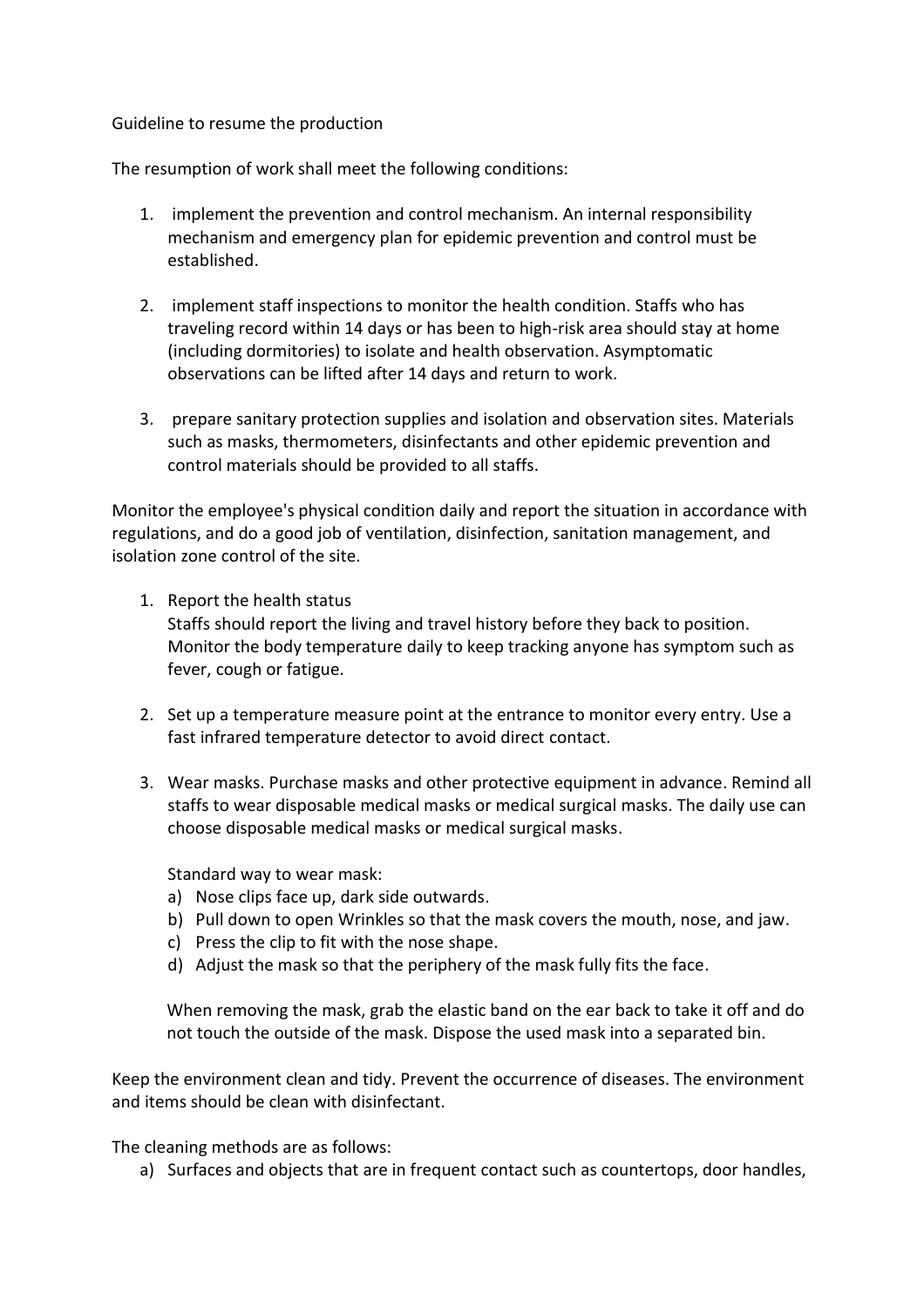telephones, hot and cold kettle handles, wash basins, toilets, etc., use a chlorinecontaining disinfectant (effective chlorine concentration 250m g / L  $\sim$  500mg / L) to clean up and wait for 30 mins then clean with water.

b) Clean the floor with chlorine disinfectant (effective concentrated 250m g / L  $\sim$  500m g / L) by wet mop and wait for 30mins then rinse with water.

Promote knowledge about health and disease prevention. Educate staffs to keep personal hygiene and develop good habits such as washing hands frequently, especially before and after work, to improve staff awareness of disease prevention.

Try not to use public transportation. It is recommended to walk, ride or take a private car or shuttle to work. If it has to use public transportation, wear a mask all the time and try to avoid touching items on the way with your hands.

In workplaces, especially in densely populated workplaces, and employee dormitories, natural convection ventilation should be ensured as much as possible. If natural ventilation is insufficient, sufficient mechanical ventilation devices (exhaust fans) should be installed to ensure adequate ventilation. The site should adjust the sufficient fresh air distribution, and clean and disinfect the fresh air room and the nets more than twice a week.

When attending a meeting, it is recommended to wear a mask and wash hands before entering the meeting room. Keep the crowd distance to more than 1 meter. Control the meeting time short and open the window for ventilation if the meeting is too long. After the meeting, the venue and furniture should clean up with chlorine disinfectant.

When dining in the cafeteria, use divided meals to avoid crowded people. The restaurant should be disinfected once a day and the tables and chairs should be disinfected after use. The tableware should be disinfected at high temperature. The operating room should be clean and dry. It is strictly forbidden to mix raw and cooked together.

After work, washing hands and wearing a disposable medical mask to go out. Washing hands with soap after removed the mask at home.

## Steps for hand hygiene

(a) Hand hygiene with liquid soap and water:

- (i) Wet hands under running water.
- (ii) Apply liquid soap and rub hands together to make a soapy lather.
- (iii) Away from the running water, rub hands according to the 7 steps of hand hygiene technique for at least 20 seconds (refer to point c for detail). Do not rinse off the soap while rubbing.
- (iv) Rinse hands thoroughly under running water.
- (v) Dry hands thoroughly with either a clean cotton towel or a paper towel.
- (vi) The cleaned hands should not touch the water tap directly again. For example: using a paper towel to wrap the faucet before turn it off.

(b) Hand hygiene with alcohol-based hand rub:

(i) Apply a palmful of alcohol-based hand rub to cover all surfaces of the hands. Rub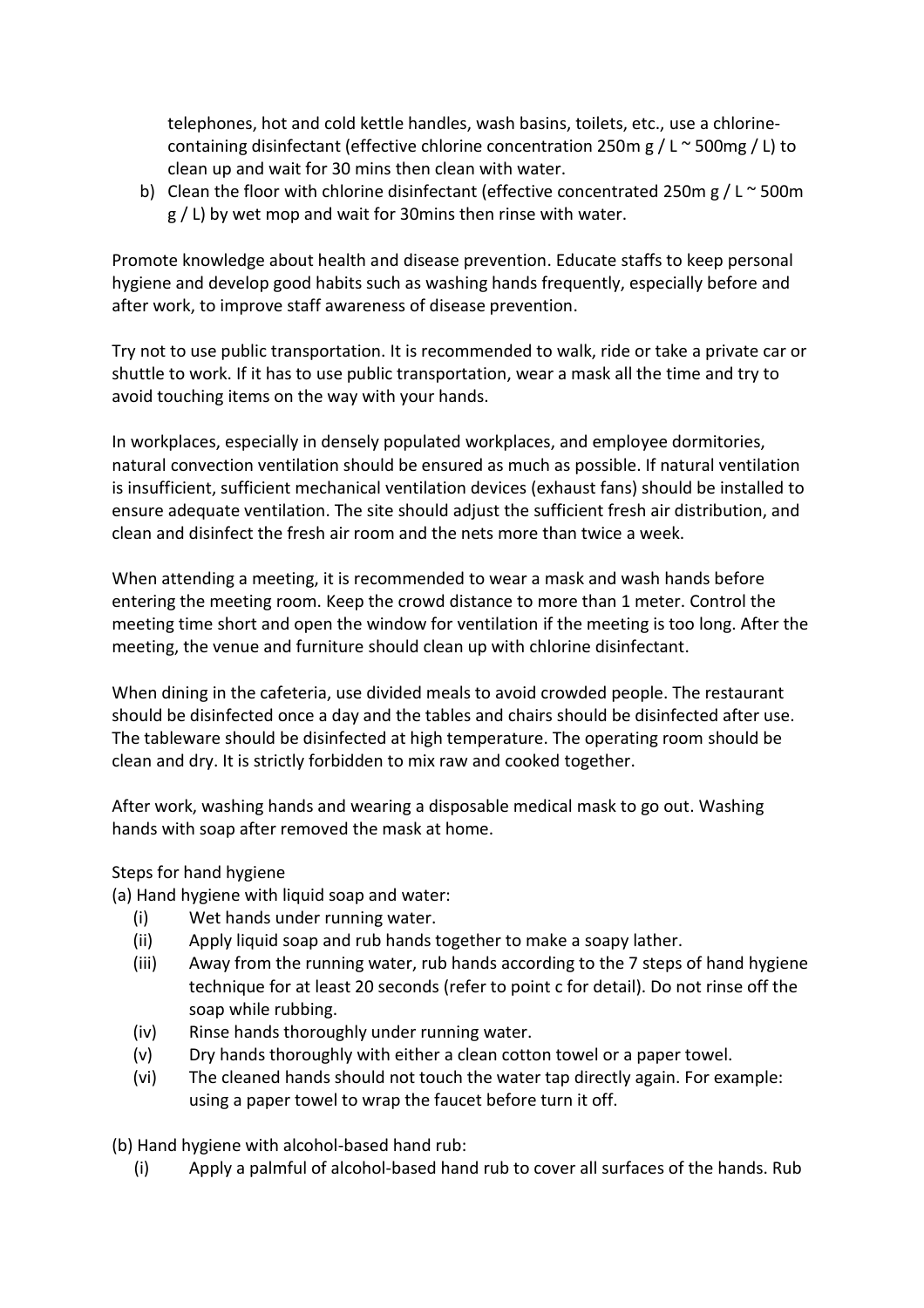hands according to the 7 steps of hand hygiene technique for at least 20 seconds until the hands are dry (refer to point 3 for detail).

(c) Hand hygiene technique:

- (i) Proper hand hygiene technique should follow the 7 steps and rub hands for at least 30 seconds.
	- Step 1 Wet your hands and apply enough soap (coin size)
	- Step 2 Rub your palms together
	- Step 3 Rub the back of each hand
	- Step 4 Rub both your hands while interlocking your fingers
	- Step 5 Rub the back and tips of your fingers
	- Step 6 Rub your thumbs and the ends of your wrists
	- Step 7 Rinse both hands properly with water

It is necessary to strengthen humane care, earnestly maintain a good image of the company. Pay close attention to the ideological dynamics of the isolated personnel. Conduct psychological counseling in a timely manner and achieve isolation without "love".

Set up Emergency Leadership Team

- 1. Guide the emergency work of the epidemic. Make decisions on major issues when the epidemic occurs and implement important directives from the government.
- 2. Arrange staff to take turns responsible for 24-hour emergency duty. Receive reports of various emergencies, track the disposal status of events, collect relevant information.
- 3. Responsible for the reserve of emergency material, prepare and implement the emergency material reserve management system, formulate plans for emergency materials and equipment, and be responsible for the regular inspection of emergency materials.
- 4. Organize emergency drills, emergency training, emergency supplies and rescue teams, etc., and conduct assessment and management of the construction situation.
- 5. Responsible for the rescue of infected people on site, set up an isolation area; Responsible for assisting external rescue and medical teams in their work.

## Front desk / watch guard duties

The front desk and staff on duty wear personal protection (protective masks and disposable rubber gloves) before going to work every day. Employees should be required to wear protective masks and keep distance above 1 meter. The staff on duty will take a temperature measurement and make related enquiries to the employees one by one and keep it recorded. The registration content includes: inspection time, department, name, whether there are symptoms. If the body temperature is above 37.2 degrees, or there are other symptoms, it is strictly forbidden to enter the company.

Under normal circumstances, non-company employees are strictly prohibited to enter the company.

The front desk makes entry and exit records to all staffs. The body temperature checking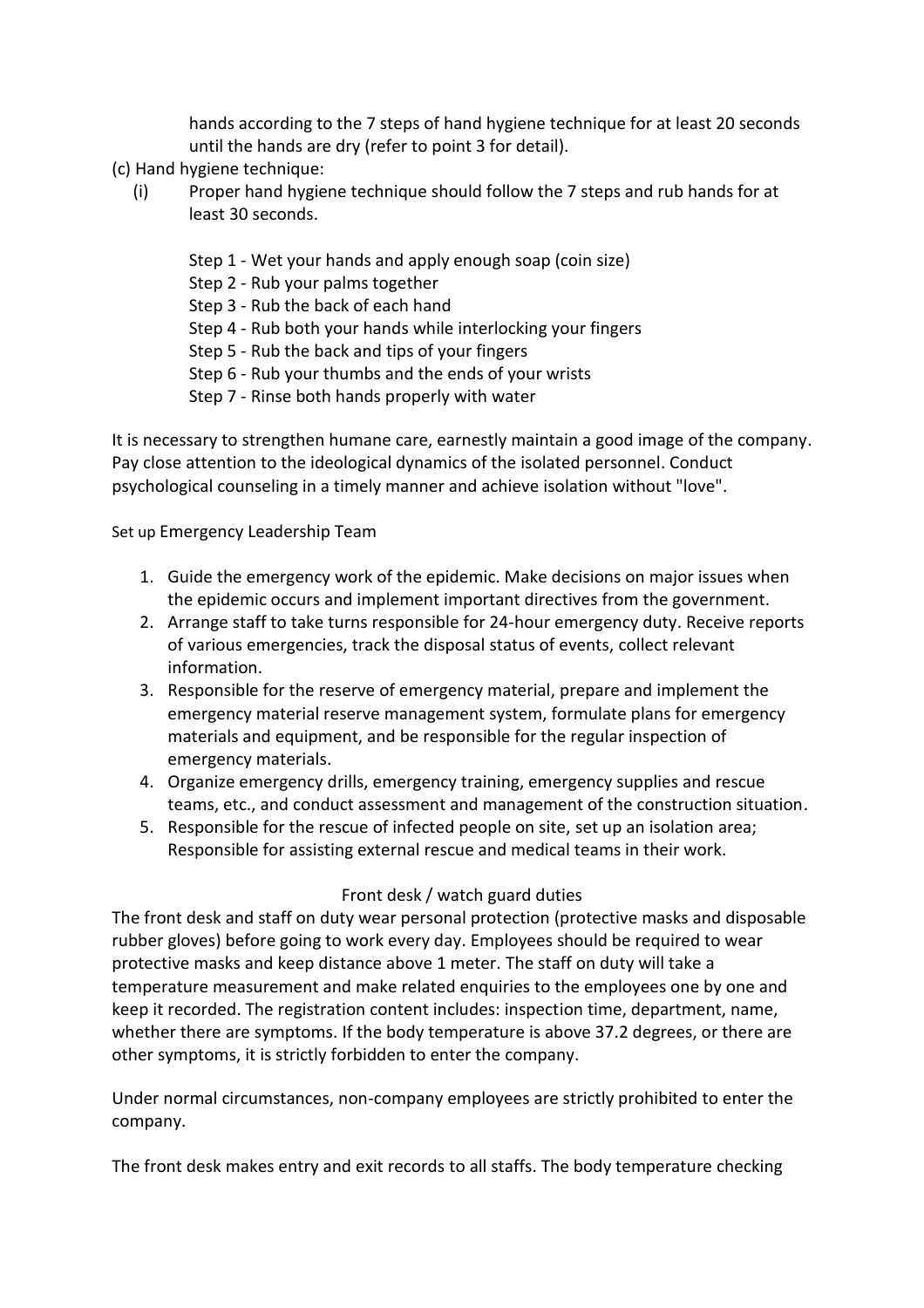point should be set in front of the entry and the relevant outbound route registration should be done before entering the company with normal body temperature.

It is strictly forbidden for courier staff to enter the company. All express delivery will be handled by the front desk and the relevant registration records will be collected and filed with the administrative department.

# Employees duties

- All employees must wear masks during working
- Keep a safe distance with other colleagues with 1 meter or more
- Bins only for mask disposal should be placed at designated location
- Keep the public office equipment and phones clean by disinfectant material
- Try not to turn on air-conditioning during epidemic prevention (including central airconditioning).
- Open all windows for ventilation once in the morning and afternoon for 20-30 minutes.
- Cover your mouth and nose with shouts and not to rub your eyes.
- Wash hands before meals and after going to the toilet or after touching public equipment.
- If it needs to go out after work, please wear masks and make your home well ventilated. Please don't go to crowded places and keep a safe distance from people. Do not shake hands and do not go to party.

## Cleaning staff duties

- Wear personal protection such as protective glasses, masks and disposable gloves before working.
- Handle the disinfectant carefully to avoid direct contact.
- Read the usage guideline of the disinfectant before using it
- Use spray disinfectant to office common areas (staircases, corridors, elevators), the ground every day after work.
- The conference room, reception area and recruitment area are disinfected immediately after use.
- The daily cleaning frequency of the toilet and the reception is 2 times a day (noon, after work).

#### Driver duties

- Vehicle entry and exit strictly implement the approval system
- Vehicles should be registered at the front desk after return to the company
- Disinfect the vehicles every day after work
- Wear masks all the time (the car should be equipped with masks and sanitizer

## Canteen staff duties

- The staff of the cafeteria must wear masks and disposable protective caps during work.
- Pay attention to cleanliness and hygiene when dividing and delivering meals.
- Clean the kitchen utensils and tableware with disinfectant materials.
- A special food waste storage point is set up and all staffs must place it on a regular basis